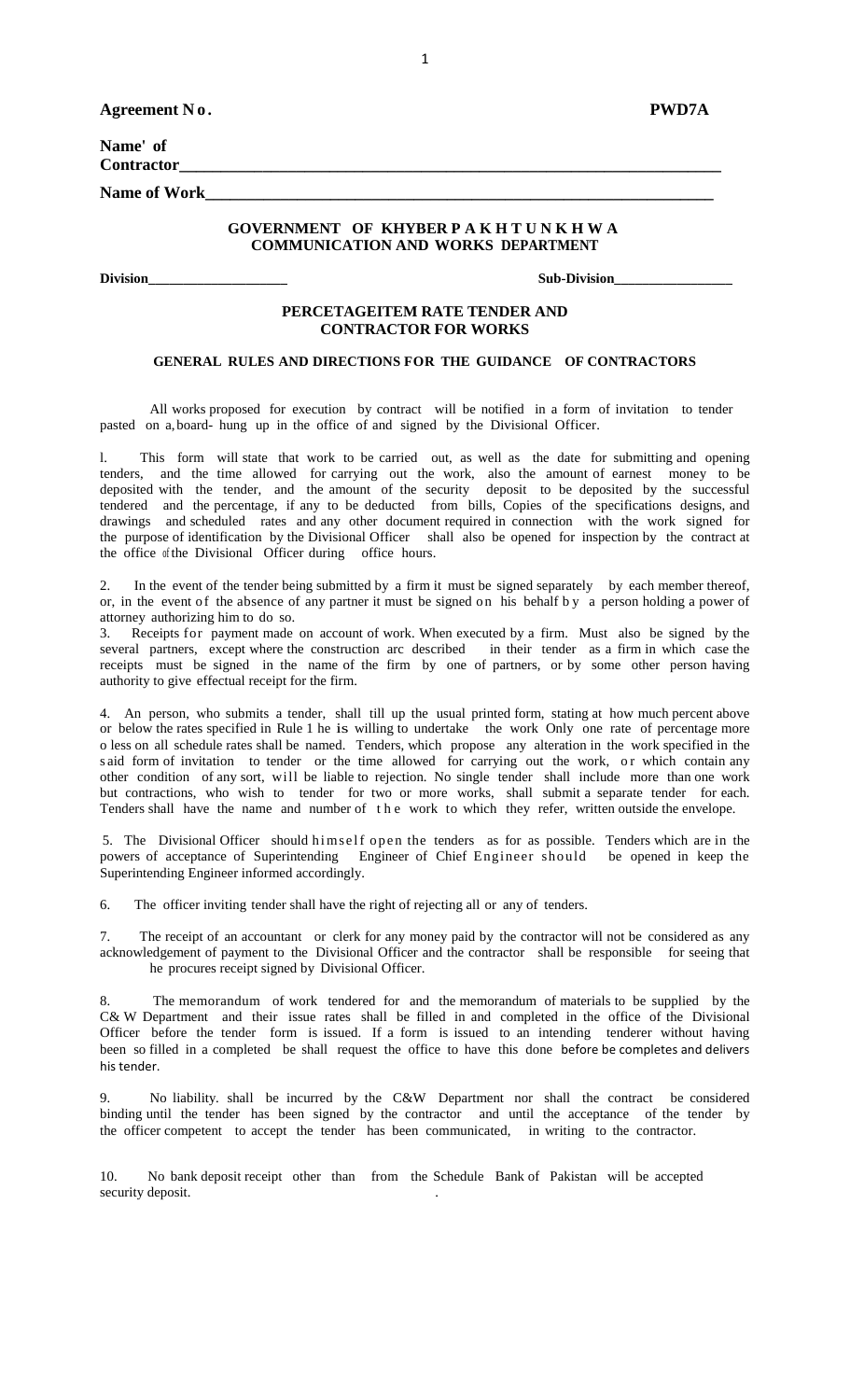11. Certified t h a t t h i s agreement contains\_\_\_\_\_\_\_\_\_\_\_\_\_ Pages and fifty (50) clauses and that the terms and conditions of the Agreement were read out to me/us and I/We have fully understand the same.

Signature of Contractor

Signature of<br>Divisional Officer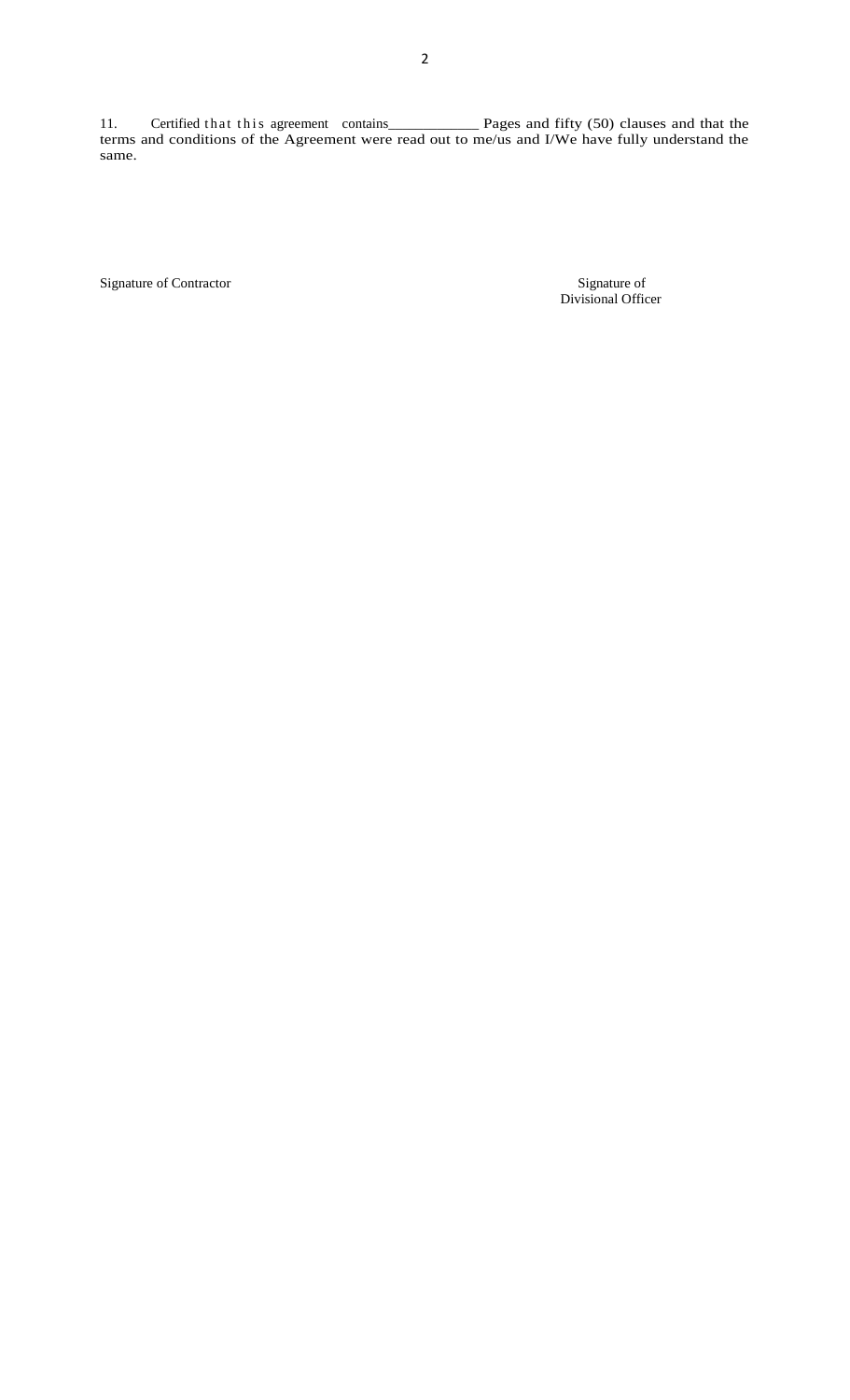#### **TENDER FOR WORKS**

I/We hereby tender for the Governor, Khyber Pakhtunkhwa, of \*in figures as well in words. The work specified in the underwritten memorandum within the time specified in such memorandum at\*

And in accordance in all respect with the specifications, designs, drawings, and instructions in , writing referred to in Rule 1 hereof and in Clauses II of the annexed conditions and with such materials as are provided for by and in null other respects in accordance with such conditions so far as applicable.

#### **MEMORANDUM**

a. General description

\_\_\_\_\_\_\_\_\_\_\_\_\_\_\_\_Months/days

| $\mathbf{b}$ . | Estimated cost                                                       | Rs. |                |                                                                                                            |
|----------------|----------------------------------------------------------------------|-----|----------------|------------------------------------------------------------------------------------------------------------|
| $c_{\cdot}$    | Earned money                                                         | Rs. | $\mathbf{c}$ . | The earnest money will be a minimum of                                                                     |
| d.             | Security deposit including earnest money                             | Rs. | d.             | 2% of the estimated cost of the work.<br>The deposit will be 10% of the estimated                          |
|                |                                                                      |     |                | cost of the 'work,                                                                                         |
| e <sub>1</sub> | Deduction to be made from the bills $@8\%$                           | Rs. | e              | This percentage where no<br>security<br>deposit is Taken will be 10% of the<br>estimated cost of the work. |
| f.             | Tune allowed for the work from date of<br>Written order to commence: | Rs. |                |                                                                                                            |

Should this tender be accepted I/we hereby agree to abide by and fulfill all the terms and! Give Particulars and Provisions of the said conditions of contract annexed hereto so far applicable, or in default there of number to forfeit and pay to the Governor Khyber Pakhtunkhwa or his successor in office sums of money mentioned In the said conditions. The sums of Rs.\_\_\_\_\_\_\_\_\_\_\_\_\_ is hereby forwarded in currency notes as earnest money the full value of which is to be absolutely forfeited to the said Governor Khyber Pakhtunkhwa or is his successors in office, without prejudice, to any other rights or remedies of the said Governor Khyber Pakhtunkhwa of his successors in office should I/We fall to commence the work specified in the above memorandum Or the full value of which shall be retained by Government on account of the security deposit specified in Clause I of the said conditions of contract.

> Signature of witness of Contractor signatures.

Dated the day of .20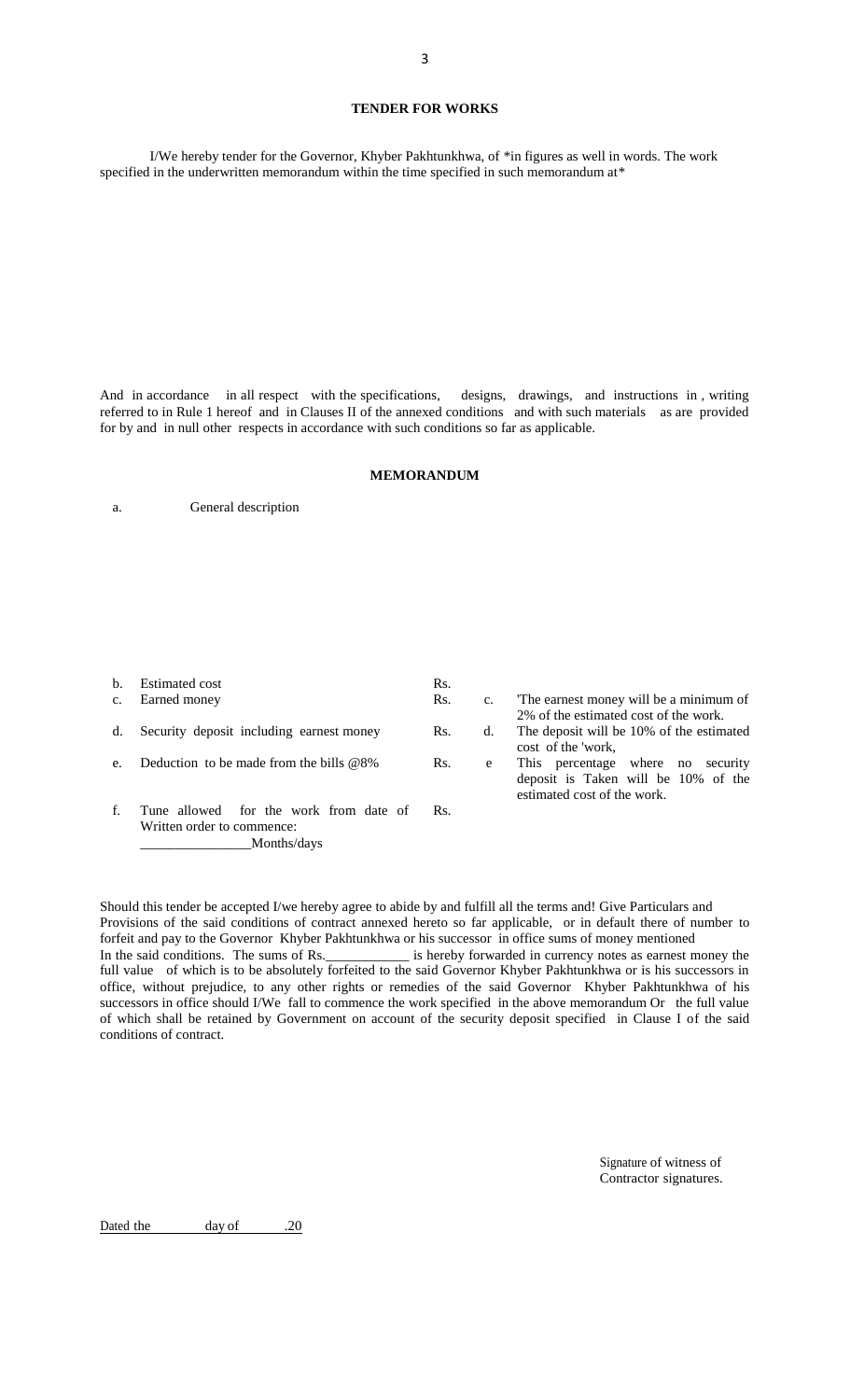Signature of contractor Occupation Contractor Contractor Before submission of tender

The above tender is hereby accepted by me on behalf of the Governor, Khyber Pakhtunkhwa.

|               | Signature of the officer by Dated the | day o' |  |
|---------------|---------------------------------------|--------|--|
| Whom accepted |                                       |        |  |

#### **CONDITIONS OF CONTRACT**

Clause 1, The person/persons whose tender may be accepted (hereinafter called security Deposit, the contractor) shall permit Government at the time of making payment to him for work done under the contact to deduct, such sum as will,' (with the' carnet money deposited by him) amount to 8% (Eight percent) of all moneys so payable such deductions to be held by Government by way of security deposit.

> All compensation or other sums of money payable by the contractor to Government under the terms of his contract may be deducted from, or by the sale of a sufficient part of his security deposited, or from the interest arising there from or from any sums, which may be due or may become due to the contractor by Government on any account whatsoever, and in the event his security deposit being reduce by reason of any deduction or sale as aforesaid the contractor shall within ten days thereafter .make good in cash' or 'Government securities endorsed as aforesaid any sum or sums which may. been deducted from, or raised by sale of his security deposit or any part thereof. All interest. Which ' may from time to time accrue due and payable on the said security deposit shall be paid as the same shall be realized to the contractor

> Clause 2. The time allowed for carrying out the work as entered in the tender shall be 'strictly observed by the contractor and shall be reckoned from the date on 'which the order to commence work is given to the contractor. The work shall, throughout the stipulated period of the contract be proceeded with all due diligence (time being deemed to be the essence of the contract on ' the part of the contractor) and the contractor shall pay as compensation an amount equal to one percent or such smaller amount as the Superintending Engineer (whose decision in writing shall be final) may decide, on the amount of the estimated cost of the whole work as shown by the tender for every day that the work remains uncommented or unfinished after the proper dates, and further to ensure good progress during the execution the work, the contractor shall be bound in all cases which the time allowed for any work, exceeds one month to complete one -Fourth of the whole of the work before one -fourth of the whole time allowed under the contract that elapsed, one- half of the work before one -half of such time has elapsed, and three -Fourths of the work before three- fourths of such time has elapsed. In the event of the contractor failing to comply with this condition be shall be liable to pay as corn pension an amount equal to one percent or such smaller amount as the, Superintending Engineer (whose decision in writing shall be final) may decide, on the said estimated cost of the whole work for every day that the, due quantity of work remains incomplete provided always that the entire amount of compensation to be paid under the provisions of this clause shall not exceed ten percent on the estimated cost of the work asshown in the tender

> Clause 24. In the event of the contractor refusing to carry out the work, or Leaving incomplete, at any time or after the commencement of work, the contractor shall pay as compensation an amount equal to, ten percent or such smaller amount as the Superintending Engineer (whose decision in writing shall be final) may decide, on the amount of the estimated cost of the whole work as shown in the tender and the Divisional Officer may, by notice in writing, rescind the contract in which case the whole of the security deposit of the Contractor' (whether paid in one sum or deducted by installments) shall stand forfeited and be absolutely at disposal of Government and the same consequences shall ensure asif the contract has been rescinded under Clause 3 hereof.

> Clause 3. In any case in which under any clause or clauses of this contract the contractor shall have rendered himself liable to pay compensation amounting to the whole of his security Deposit (whether paid in one sum or deducted by installment) the Divisional Officer, on behalf of the Governor NWFP hall have power to adopt any Of the following coursed, as he may deem best suited to the interest of Government:-

> (a) To rescind the contract of (of which rescission notice in writing to the contractor under the hand of the Divisional Officer shall be conclusive evidence) and in which case the security deposit of the contractor shall stand forfeited, and be absolutely at the disposal of Government

Compensation for leaving work incomplete.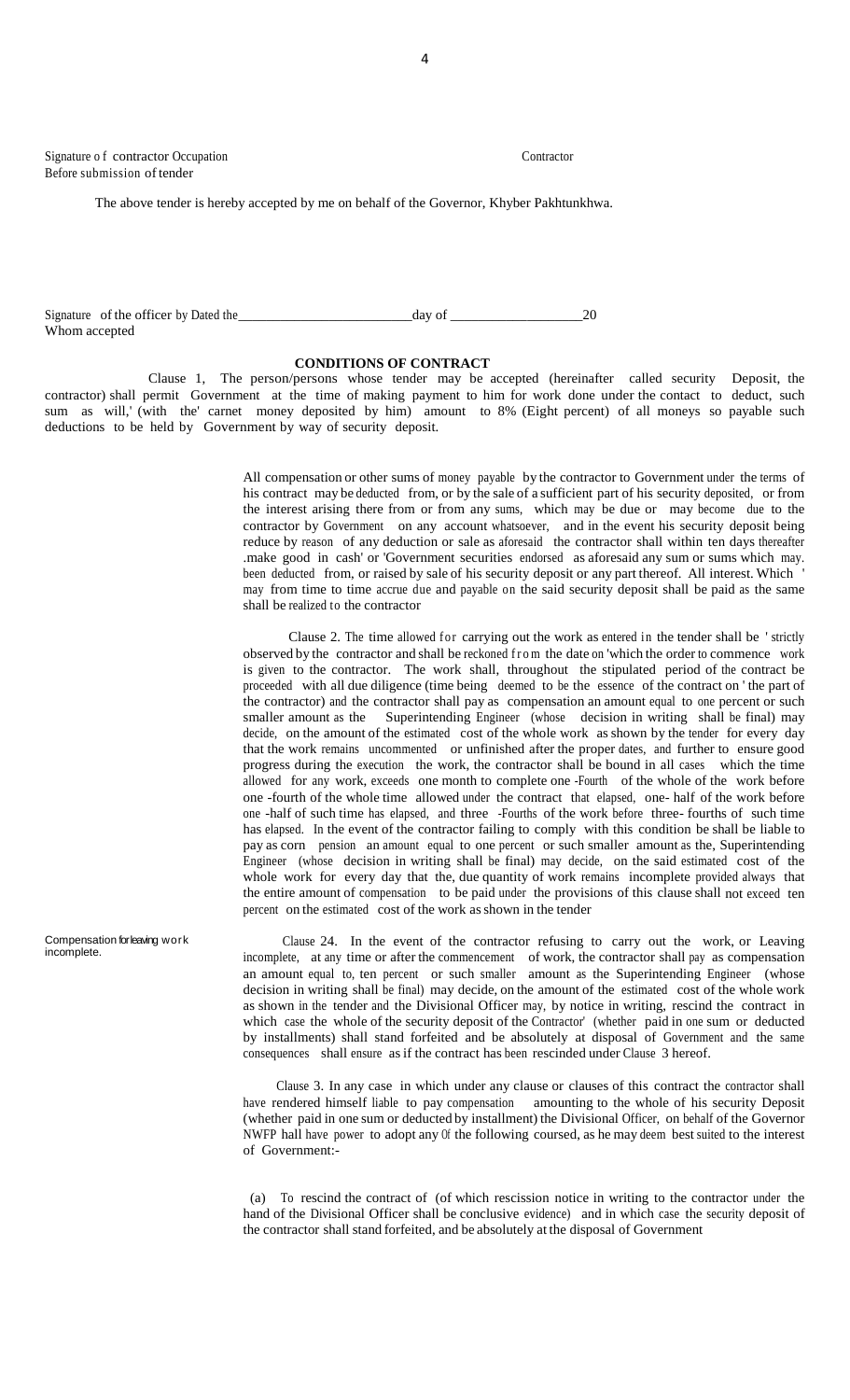(b) To employee labor paid by the Communication and Work Department and to supply materials to carry out the4 work, or .any part of the work debiting the contractor with the cost of the labour and the price of the material (of the amount of which cost and, price a certificate of the Divisional Officer shall be final and conclusive against the contractor) and crediting him with .the value of the work done in all respect in the same manner and at the same rates if it had been carried out by the contractor under the terms of his contract,' the certificate of the Divisional Officer as to the value of the work done shall be final and conclusive against the contractor.

To measure up the work of the contractor and to takes such part thereof as be unexecuted out of his hands, and to give it to another contractor to complete, in which case, any expenses which may be incurred in excess of the sum and which would have been paid to the original contractor, if the whole work had been executed by him (of the amount of such excess the certificate in writing of the Divisional Officer shall be fin al and conclusive shall be. borne and paid by Government under the contractor or otherwise or from his security deposit or the proceeds of sale thereof or a sufficient part thereof.

 In the event of any of the above course being adopted by the Divisional Officer the contractor shall have no claim to compensation for any loss sustained by him reason of his having purchase or procured any materials or entered into any engagements, or made any advances on account of or with a view to exaction of the work or the performance of the contract. And in case the contract shall be rescinded under the provision aforesaid; the contractor shall not be entitled to recover or be paid any sum for any work therefore actually performed under this contract, unless and until the Sub - Divisional Officer/Divisional Officer will have certified in writing the performance of such work and the value payable in respect thereof, and he shall only be entitled to be paid the value so certificate

 Clause 4. In any case in which any of the powers, conferred upon the Divisional Officer by Clause 3 hereof, shall have become exercisable and the same shall not be exercise, the nonexercise thereof shall not constitute a waiver of any of the conditions hereof and such powers shall not withstanding be exercisable in the event of any future case of default by the contractor for which by clause or clauses here he is declared liable to pay compensation amounting to the whole of his security deposit and the liability of the contractor for past and future compensation shall remain un affected. In the event of the Divisional Officer putting in force either of the powers (a) or (c) vested in him under the preceding clause he may, if he so desires, take possession ,of all or any tools, plant, materials and stores, in or upon the works, or the site thereof or belong to the contractor or procured' by him and intended to be used for the execution of the work or any part. thereof of the work or any part thereof paying or allowing for the same in account at the contract rates, or, in case of these not being applicable at current market rates, to be certified by Divisional Officer whose certificate thereof shall final, otherwise the Divisional Officer may by notice in writing To the contractor or his clerks of the works foreman or other authorized agent require him to remove such tools, plants, materials or stores from the premises (within a time to be specified in such notice), and in the event of the contractor failing to comply with any such requisition the Divisional Officer may remove them at the contractors expense or sell them by auction or private sale on account of the contractor and at his risk in all respects, and the certificate of the Divisional Officer as to the expense of any such removal and the a mount of the proceeds, and expense of any such sale shall be final and conclusive against the contractor.

 Clause 5. If the contractor shall desire an extension of time for complete on of work on the ground of his having been unavoidably hindered in its executor. Or any other grounds he shall apply in writing to the Divisional Officer within 30 days of the date of the hindrance on account of which the extension is desired. If the request of the. Contractor, in the opinion of the, Divisional Officer (which shall be final) is found to be reasonable, he may authorize the extension of time in case' it does not exceed one -tenth of the original time of the contract. Where the time involved exceeds one-tenth of the contract, the extension shall be authorized:-

- (a) With the approval of the Superintending Engineer, if it does not exceed one-half' of the original one, or
- (b) With the approval of the Chief Engineer, if it exceeds one -half of the original time.

Clause 6. On completion of the work, the contractor shall be furnished with a certificate by the Sub -Divisional Officer/Divisional I Officer (herein after called Engineer -in-Charge), on the completion, but no such certificate shall be given nor shall the work' be considered to be complete until the contractor shall have removed from the premises on which the work shall be executed all scaffolding, huts, godsons, shelters, surplus materials and rubbish, and cleaned off the dirt from all or about which the work is to be executed or of which he may have had possession for the purpose of the execution thereof or until the work shall have been measured by the Engineer-in-Charge or by a subordinate at the instance of the Engineer -in-Charge whose measurements shall be binding and conclusive against the contractor. If the contractor shall fail to company with the requirements of this clause as to removal of scaffolding, huts, godowns, shelters, surplus material and rubbish and cleaning of dirt on or before the date fixed for the completion of work, the Engineer-in-Charge may at the expense of the contractor, remove such scaffolding, huts, godowns, shelters, surplus materials and rubbish and dispose of the same as he thinks fit and clean of such . dirt as aforesaid and the contractor shall forthwith pay the amount of all expenses so incurred. and

Liable to pay compensation if action not taken under clause3

Powers to take possession or require removal of or sell contractors plant

Extension of time

Final Certificate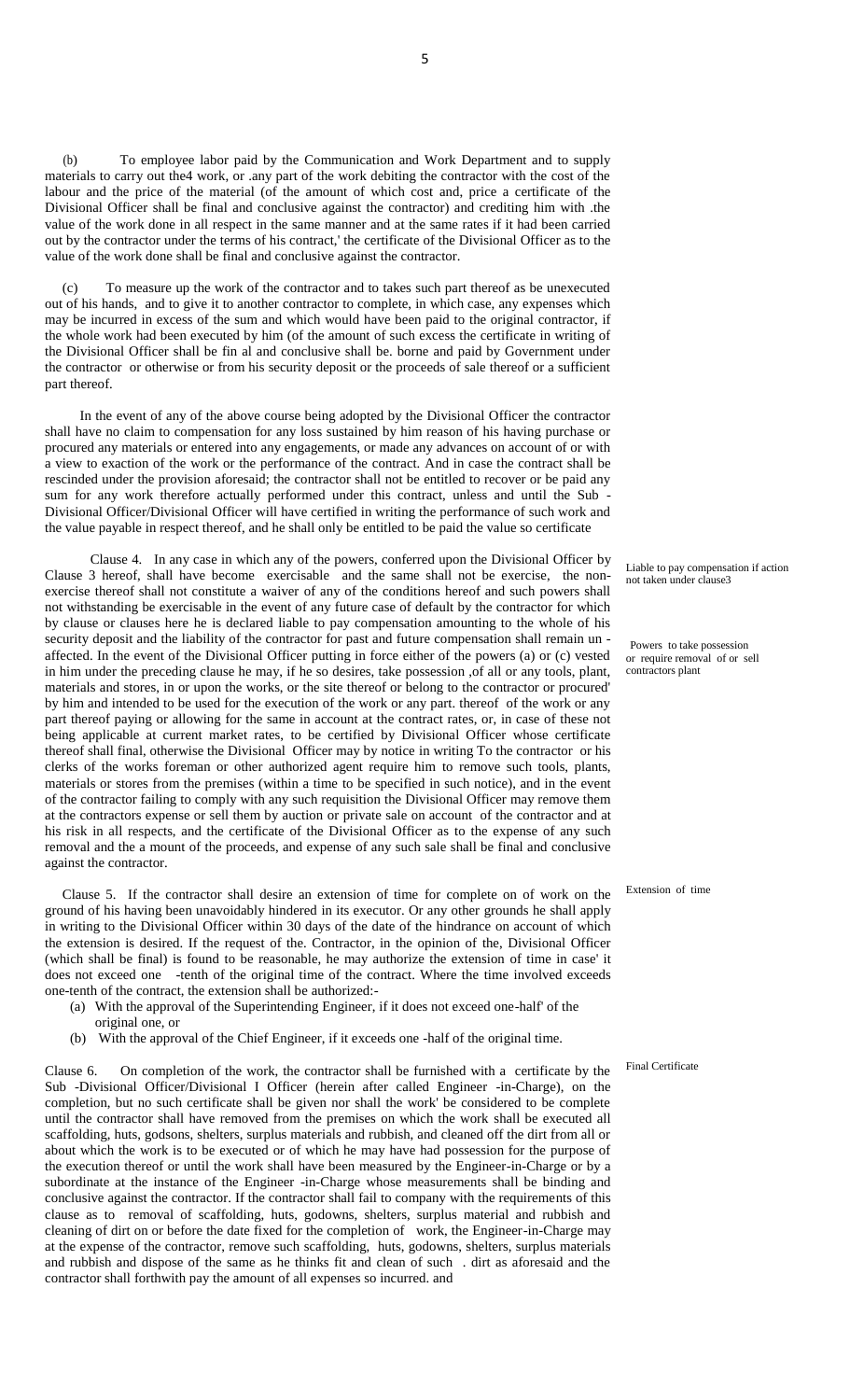Shall have 'no claim in respect of any such scaffolding, huts, godowns, shelters, or surplus materials as aforesaid except for any sum actually realized by the sale thereof.

 Clause 7. No payments shall be made for works estimated to cost less than rupees one thousand, till after the whole of the works, shall have been completed and a certificate of completion give. But as in the case of work estimated to, cost more than rupees one thousand, the contractor shall submitting the bill therefore be entitled to receive a monthly payment . proportionate to the pat thereof then approved and passed by the Engineer -in-Charge, whose certificate of such approval and passing of the sum so payable shall be final and conclusive against the contractor. But all such intermediate payments shall be regarded as payments by way of advance against the final payment only' and not as payments for' work actually done and completed and shall not preclude the requiring of bad, unsound, and imperfect or re -erected or be considered as an admission of the due performance of the contract, or any part thereof in any respect, or the accruing of any claim, nor shall it conclude, determine or affect in any way the powers of the Engineer-ln-Charge under these conditions or any of them' as to the final settlement and adjustment of the accounts or otherwise', or in any other way very or affect the contractor. The final bill shall be submitted  $b<sub>o</sub>$  the contractor within one month of the date fixed for completion of the work, otherwise the certificate of measurement taken or caused to be taken by the Engineer -in- Charge and of the total. amount payable for the work accordingly shall be final and binding on all parties.

 Clause 8. A bill shall be submitted by the contractor each month on or before the date e xceed by the Engineer-in-Charge for all works executed in the previous month and the Engineer-in-Charge, shall take or. Cause to be taken the requisite measuring for the purpose of having the same verified and the claim, as for as admissible, adjusted, if possible before the expiry of ten days from the presentation of the bill. If the contractor does not submit the bill within the time fixed as aforesaid the Engineer -in-Charge may depute <sup>a</sup> subordinate to measure up to the said work in the presence of the contractor, whose countersignature to the measurement list will be sufficient warrant and the Engineer-in-Charge may prepare a bill from such list which shall be binding on the contractor in all respects.

 Clause 9. The contractor shall submit all bills on the printed forms to be had on application at the. Officer of the Engineer -in-Charge and the charges in the bills always be entered at the rates specified in the tender or in the case of any extra work ordered in pursuance of these' conditions, as not mentioned or provided for in the tender at the rates hereinafter provided for such work.

 Clause 10. If the specification or estimate of the work provides for the use of any special description of material to be supplied form the Engineer-hi-Charges stores, or if it is required that the contractor shalt use certain stores to be provided by the Engineer-in-Charge, or if any special tools and plant, and prices and hire charges to be charged therefore as hereinafter mentioned. Being so far as practicable for the convenience of the contractor, but No .not as in any way to control the meaning 'or effect of this contract, specified in any schedules or memorandum hereto annexed} the contractor shall be supplied with such material stores and special and special tools and plant as required from time to time for the purpose of the contract only and the value of the full quantity of materials an d Stores, so supplied and the hire charges of the special tools and plants and the rates specified in the said schedules or memorandum, may be set off or deduct from any sums due or thereafter become due to the contractor under the contract or otherwise or against or from the security deposit or the proceeds of sale thereof if the same is held in Government securities the same or a sufficient partitions thereof being in case sold for the purpose. All materials and special tools and plant specified in schedules A and C will remain the absolute property of the Government All materials specified in schedule B which are issued and the charged to contractor shall remain the property of the contractor but shall not on any account be removed from the site of the work without the written permission of the Engineer in charge and shall at all times be open to inspection by hi .Any such material unused and in perfectly good condition at the time of the completion or determination of the contractor shall be retuned to the Engineer in Charges store if by a notice in writing under his hand he shall so required.

 Clause 11. The contractor shall execute the whole and every part of the work in the most substantial and workman like manner, and both' as regards materials and otherwise in, every respect in such accordance with the specifications. The contractor shall also conform exactly, fully and faithfully to the designs, drawings and instructions in writing relating to the work signed by the Engineer -in-Charge and lodged in his office and to which the contractor shall be entitled to have access at such officer at the site of the work for purpose of inspection during office hours, and the contractor s hall if he so requires be entitled at his own expense to make or cause to be made copies of the specifications and of all such designs, drawings and instructions aforesaid.

 Clause 12. The Engineer-in-Charge shall have power to make any alteration in or addition to the original specifications, drawings, designs and instructions that may appear to him. to be necessary of advisable during the progress of the work and the contractor shall be bound to any out the work accordance with any instructions, which may be given to him in writing signed by the, Engineer-in-Charge, and such alteration shall not invalidate the contract, and any additional

Bill to be submitted monthly

Bill to be printed forms

Store supplied by Government .

Works to be executed in accordance with specification drawings orders, etc.

Alteration in specification and designs

Do not invalidate contract.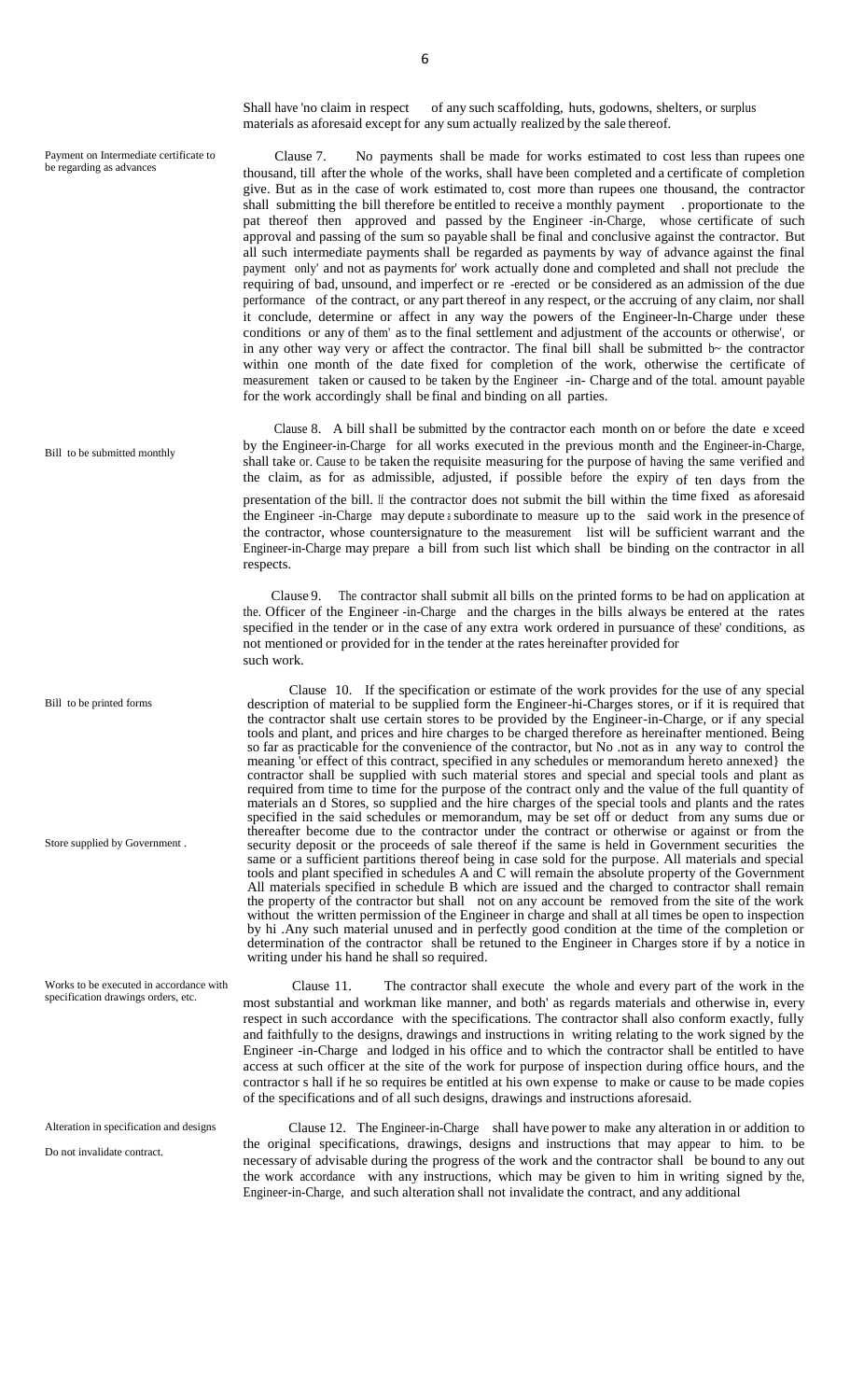Work which the contractor may be directed to do in manner above specified as part of work shall be carried out by the contractor on the same conditions in all respects on which he agreed to do the main work and at the same rates as are specified in the tender for the main work. The time for the completion of work shall be extended in the proportion that the additional work be extended in the proportion, that the additional work bars to the original contract work and the certificate of the Engineer-ln-Charge shall be conclusive as to such proportion, And if the additional work includes any class of work for which no rate is specified in this contract then such class of work shall be carried out at the rates entered in the Schedule of Rates of the District and if such as mentioned class of work is not entered in the Schedule of Rates of the District, then the contractor shall within seven days of the date of his receipt of the order to carry out the work. Inform the Engineer in- Charge of the rate, which it is his intention to charge for such class of work and if the Engineerin-Charge docs not agree to this rate he shall be notice in writing be at liberty to cancel his order to carry out sub class of work and arrange carry it out in such manner as he may consider advisable provided always, that if the contractor shall commence work or incur mentioned, then in .such case shall only be (titled to be paid in respect of the work carried out or expenditure incurred by him prior to the date of the determination of the rates as .aforesaid according for such rate or rates as shall be fixed by the Engineer-ln-Charge. In the event of-dispute to division of the Superintending Engineer of the Circle shall be fined.

 Clause 13. If at any time after the commencement of the work the Governor, Khyber Pakhtunkhwa shall for any reason whatever not requires the whole thereof as specified in the tender to be carried out, the Engineer-in-Charge shall give notice. in writing of the fact to the contractor who shall claim to any payment or compensation on account of any profit or advance which be might have derived in consequence of the full abound of the work not having been carried out neither shall be have any claim for compensation by reason of any alterations having been made in the original specifications, drawings and instructions which shall involve any curtailments of the work a originally contract dated.

 Clause 14. If it shall appear to the .Engineer.in-Charge or his subordinate in change of the work that any work has been executed with unsound imperfect or unskilled workmanship or with materials of any interior description or that any materials or articles provided by him for the execution of the work are unsound or of a quantity inferior to that contract for or otherwise not in accordance with the work, materials or article complain not with landing that the same may have been inadvertently passed, Certified and 'paid for for with rectify or remove and re-conduct then part as the case may require, or as the case may be remove the materials or articles at his own proper charge and cost in the event of his failing to do so w ithin a period to be specified by the Engineerin-Charge in his demand aforesaid then the contractor shall be liable to pay compensation at the rate on percent on the amount of the estimate for every day not exceeding ten days While his failure to do so shall continue and in the case of any s uch failure the Engineer-ln-Charge may certify or remove and re-execute the work or remove and replace with others the materials or articles complained of as the case may be at the risk and expense in all respects .of the contractor.<br>Clause 15. All works under or in course of execution or executed in pursua

All works under or in course of execution or executed in pursuance of the contract shall at all time be open to the inspection and supervision of the Engineer-in-Charge and his subordinates and the contractor shall at the time during the usual working hour and at all other times at which reasonable notice of the intention of the Engineer -in-Charge or his subordinate to visit the work shall have been given to the contractor either himself be present to supervise the work an d to receive orders and instructions or have a responsible agent approved before hand, writing by the Engineer -in-Charge of the work and duly accredited in writing by the contractor, present for that purpose, Order given to the contractor agent shall be considered to have they same force as if they had been given to the contractor.

 Clause 16. The contractor shall give not less than five days' notice in writing to the Engineer-in-Charge or his subordinate in charge of the work before covering up or otherwise placing beyond the reach of measurement any work in order, that the same may be measured, and correct dimensions thereof be taken-before the same is so covered up or placed beyond the reach of measurement any work without the consent in writing of the, Engineer-In-Charge or his subordinate in-charge of the work and if any work shall be covered up or placed beyond the reach of uncovered at the contractors expense, or in default thereof no payment or allowance shall be made for such work on the materials, with which the same was executed:

 Clause 17. If the contractor of his work people or servants shall break, deface, injure, or destroy any paid of a binding, in which they may be working orto the 'premises, on which the work or any part of it is being executed or it any damage shall happen to the work while in progress from any cause whatever or any imperfections become apparent in it written three months After a certificate final or other, of its completion shall have been given by the Engineer-in-Charge as aforesaid, the contractor shall make the same good at his own expense or in default the Engineer-in-Charge may cause the same to be made good by other workmen and deduct the expense of which the certificate of the Engineer-In-charge shall be final from any sums that may be then or at any time thereafter may become due to the contractor, or from his security deposit or the proceeds of sale thereof or of a sufficient portion thereof.

Extension of time in Consequence of alteration

No compensation of alteration nor restrictions of work to be carried out.

Action and compensation payable in case of bad work.

Work to be opened in inspection Contractor or responsible agent to be present

Notice to be given before work is covered up.

Contractor liable for damage done and for imperfections for 12 Months after certificate.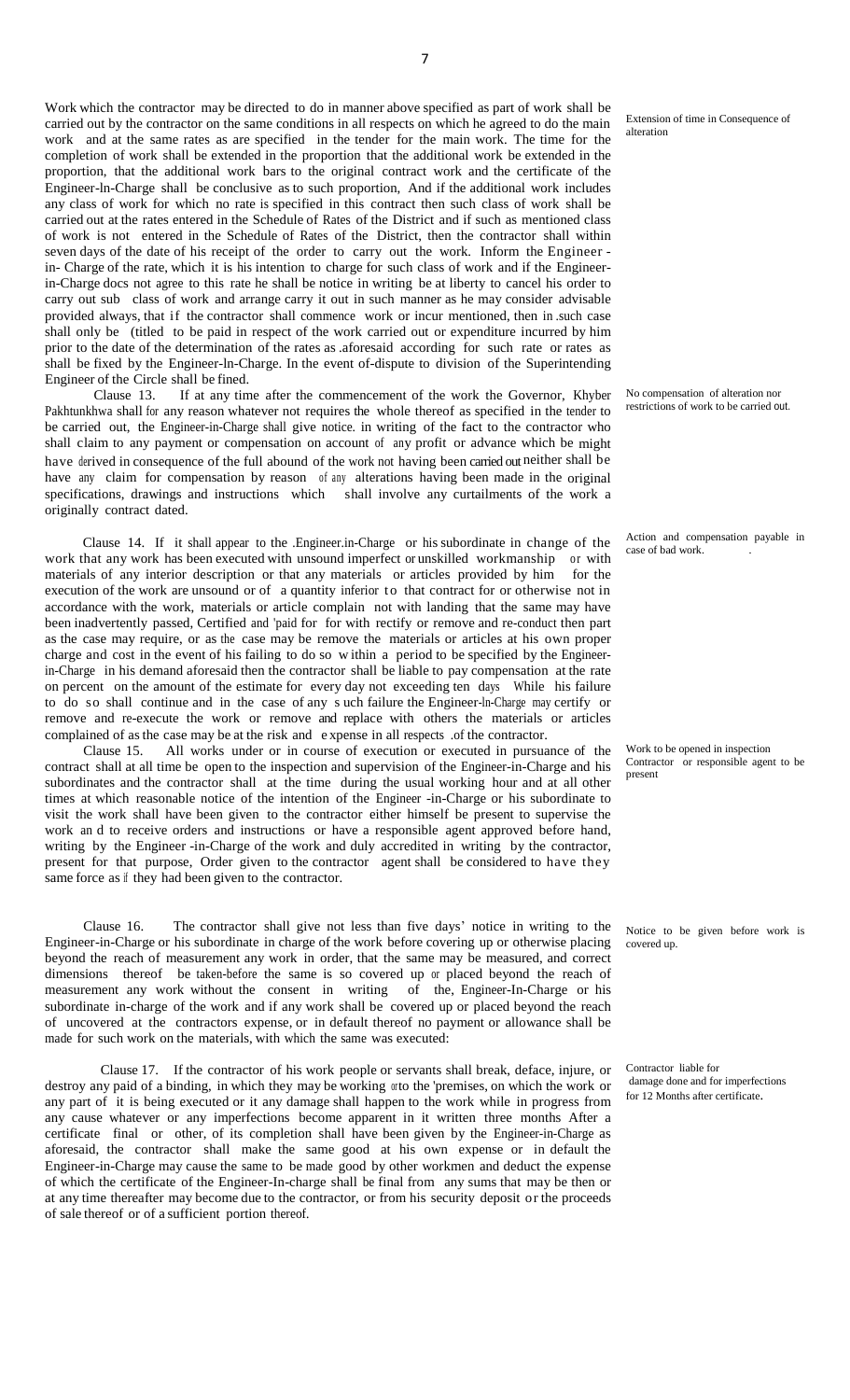**Clause 17A. The security deposit or the balance of the security deposit, due to the contractor will not be refunded to him until three months after the work shall have been certified as completed by the Engineer-in-Charge and until the contractor shall have discharged all the liabilities to which he has become liable under the contractor in default until the Engineer-in-Charge has discharged these liabilities at the contractors expense and until the contractor has furnished. Demand/NoDemandCertificate on PWD Form No. 14A.**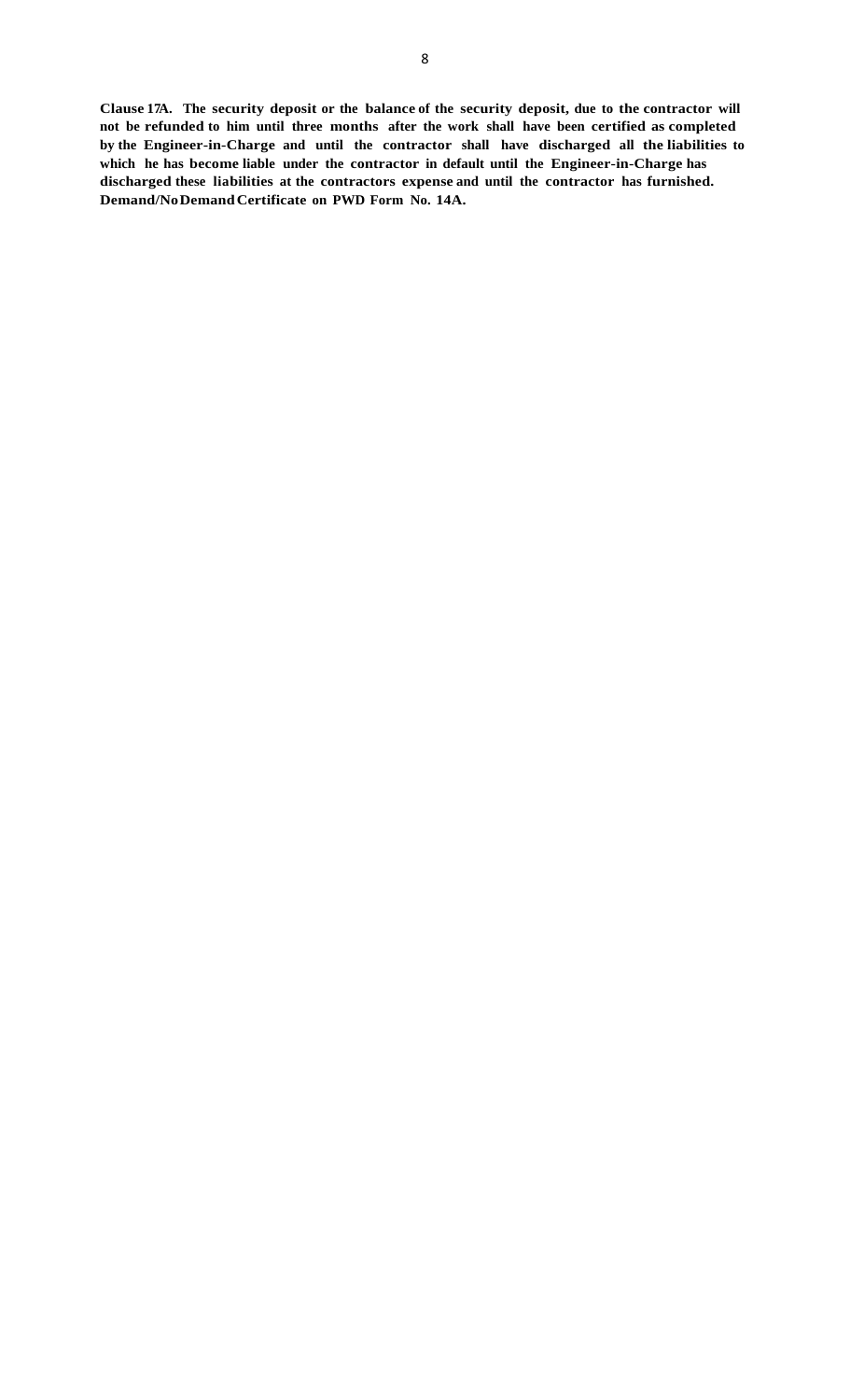## **P.W.D- 14A**

## **GOVERNMENT [KHYBER PAKHTUNKHWA](http://kp.gov.pk/)**

## **COMMUNICATION & WORKS DEPARTMENT**

Demand\*/No Demand\* Certificate

#### **(To be furnished by the contractor(S) on receiving final payment on running**

**account or last payment in the case of running contract)**

:\_\_\_\_\_\_\_\_\_\_\_\_\_\_\_\_\_\_\_\_\_\_\_\_\_\_\_\_\_\_\_\_\_\_\_\_\_\_\_\_\_\_\_\_\_\_\_\_\_\_\_\_\_\_\_\_\_\_\_\_\_\_\_\_\_\_\_\_\_\_\_\_\_\_\_\_\_\_\_\_\_

|                              | employed                                                                                                                                   |
|------------------------------|--------------------------------------------------------------------------------------------------------------------------------------------|
| connection with my contract. | Division. C&W Department<br>.Khyber Pakhtunkhwa do hereby acknowledge having received from the Divisional officer/Sub Division officer, in |
| For The Sum of               |                                                                                                                                            |
| Rs.                          |                                                                                                                                            |
| herewith:                    |                                                                                                                                            |
| (a)                          | except the items detailed in the attached memorandum which I consider to be still due to me.                                               |
| remains unadjusted.          | (a) i have no claim whatever against Government in connection with or arising out of the said contactor which                              |

\_\_\_\_\_\_\_\_\_\_\_\_\_\_\_\_\_\_\_\_\_\_\_\_\_\_\_\_\_\_\_\_\_\_\_\_\_\_\_\_\_\_\_\_\_\_\_\_\_\_\_\_\_\_\_\_\_\_\_\_\_\_\_\_\_\_\_\_\_\_\_\_\_\_\_\_\_\_\_\_\_\_\_\_\_\_\_\_\_\_\_\_\_\_ \_\_

(1)-----------------------------------------------

-----------------------------------------------

(Date and signature of Witness).

 Signature of Contractor Dated

(2)\_\_\_\_\_\_\_\_\_\_\_\_\_\_\_\_\_\_\_\_\_\_\_\_

 \_\_\_\_\_\_\_\_\_\_\_\_\_\_\_\_\_\_\_\_\_\_\_\_ (Date and Signature of Witness.) Deice the calmative not applicable.

 Clause 18. The contractor shall supply at his own cost all materials, tools, plant (except such special materials, tools and plant, if any, as may in accordance with the contract be supplied from the Engineer -in-Charges stores), appliances, implements, ladders, cordage, tackle, . scaffolding, and temporary works, requisite or proper for the proper execution of the work whether original, altered or substituted and whether Included in the specification or other documents forming part of the contract or referred to in these conditions or not or which may he necessary for the' purpose of satisfying or complying with the requirements of Engineer-in-Charge as to any matter as to which under these conditions he is entitled to be satisfied, or which he is entitled to required together with carriage therefore to and from the work. The contractor shall also supply without charge the requisite number of. persons with the means and materials necessary for the purpose of setting out works and counting, weighing. Failing his so doing the same may be provided in the Engineer -in-Charge at the expenses of the contractor and the expenses may be deducted from any money due' to the contractor under the contract, or from his security or the proceeds of sale thereof or of a sufficient portion thereof. The contractor shall also provide for all necessary fencing and lights required to protect the public from accident. And shall be bound to bear the expenses of defense of every su it action or other proceedings at law that may be brought by any person for injury sustained owing to neglect of the above precautions and to pay and damages and cost which may with the consent of the contractor be paid to compromise any claim of any such Person for injury sustained owing to neglect of the precautions and to pay any damages and cost which may be awarded in any such suit, action or proceedings to any such person or which may with the consent of the contractor be paid to compromise any claim of any such person

Clause 19: Deleted

Clause 20 (a) Boulders, stones, bricks and tics supplied by the contractor shall be Stickle by him at the site of the work as directed by the Engineer in-Charge, In the event the contractor fails to comply with this condition the Engineer-in- Charge may stack the material at the risk and expense in all respects of the contractor.

Contractor to supply plants Ladders Scaffolding etc

And is liable arising from non-precision of lights leasing ,etc

Female Labour

Contractor of Stack material at site of work.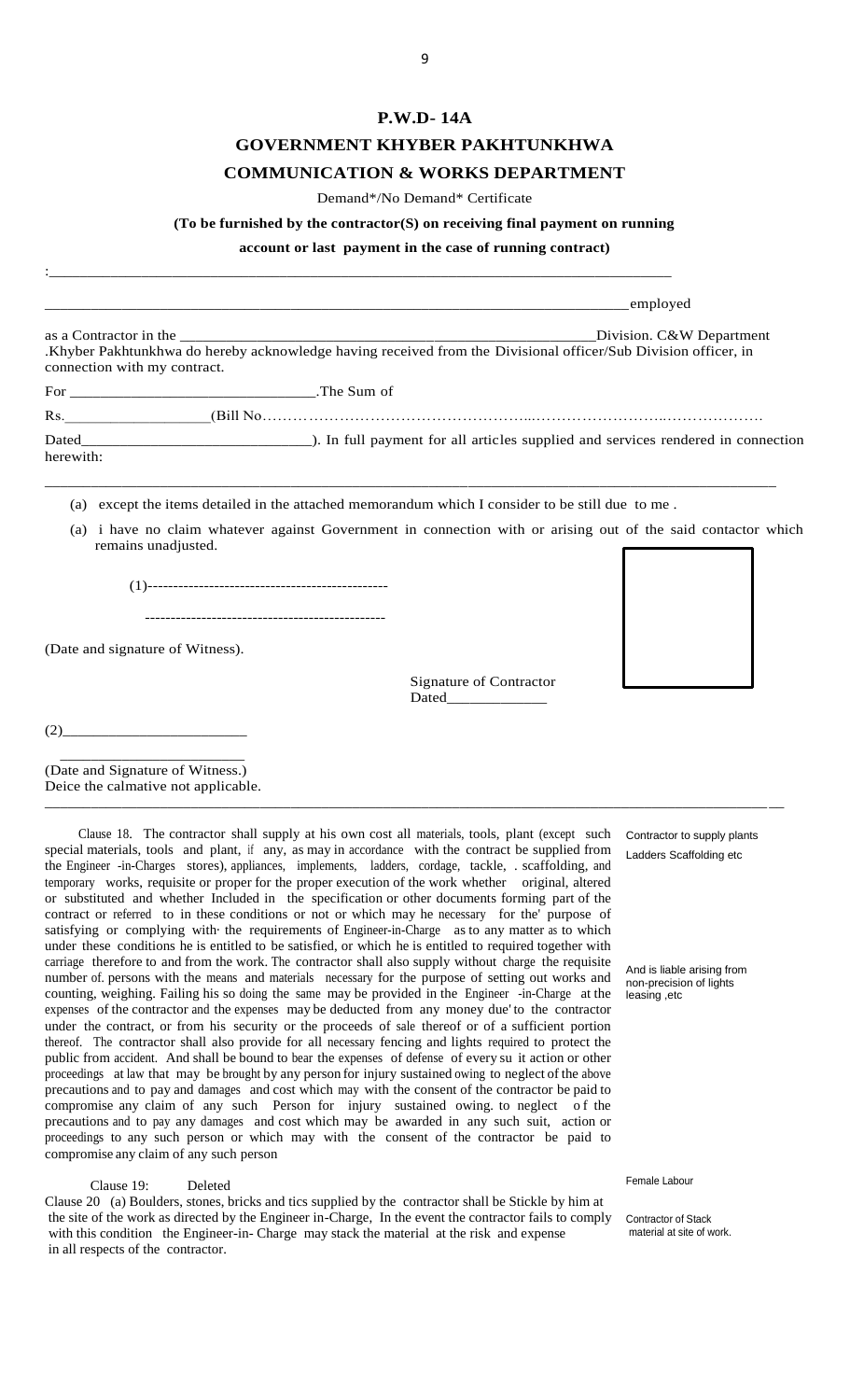(b) The measurement for earthwork shall be solid measure of the barrow pits form which The been

taken out and not to the resultant spill in which case no deduction will be made from the mea Now this is appreciable the measurements will be converted into solid measures in accordan with, the following tables:-

| Measure                         | <b>Multiplications</b>   | These figures are accurate and |
|---------------------------------|--------------------------|--------------------------------|
| Loose measure                   | $0.50 \text{ to } 0.60$  | shall bind all parties.        |
| Packed Measure<br>Solid Measure | $0.67$ to $0.89$<br>1.00 |                                |

No allowance shall be made for slips or fails and pipes. cables to the met during the excavation are to be properly slung or otherwise supported without extra charges. Excavation will be restricted to the minimum dimension necessary and payment will be made on the basis of net requirements.

- (c) Sand, Bajri, Shingle and Metal will be measured not within Box or in carts or Trinks i.c. at the site of work.
- (d) Deduction on stocks of stones Metal, Bricks datoo item brick ballast material or crushed bajri or shingle will be made at 10% (Ten) in all cases.
- (e) Boulders for road metal will be measured after breaking for road metal boulder for road will be measured not after incorporation in the work.

 When either of the above methods of measurements of boulders collected "in impracticable boulders stack and measured 16 height will be paid 12 height.

(f) No deduction will be made in respect of the material specified when they are supplied by a con tractor and used by him the material in work for which payment will be made at rates for material the contractor be paid to compromise any claim for any such person and fixing such work Will be measured up and complete work and paid for at the Schedule of Rates for material and fixing.

 Clause 21 The contract shall not assign 'or sublet without the written app " roval of the Divisional Officer. And if the contractor shall assign or sublet his contract. On attempt so to door become insolvent or is commenced any insolvency proceeding or make any composition with his creditors. Or attempt so to do, or if any bribe, gratuity, gift loan, prerequisite reward or advantage pecuniary or otherwise shall either directly or indirectly be given, promised or offered by the contractor or any of his servants or agents to any public officer or person in the employ of Government in any way relating to his office or employment or if any such officer or person shall become in any way directly or indirectly interested in the contract the Divisional Officer may thereupon by notice in writing rescind the contract and the security deposit of the contractor shall" thereupon stand forfeited and be absolutely at the disposal of Government and the same consequences shall ensue as if the contract had been rescinded under Clause 3 hereof and in Addition the contractor shall not be entitled to recover or be paid for any therefore actually performed under the contract.

 Clause 22. All sums payable by way of compensation under any of these Conditions shall be considered or reasonable compensation to be applied to the use of Government without reference to the actual loss or damage sustained, and whether or not any damage shall have been sustained.

 Clause 23. In the case of the tender by partners any change in the constitution of the firm shall be forthwith notified by the contractor to the Engineer-in-Charge for his information.

Clause 24. All work to be executed under the contract shall be executed under direction and subject to the approval in all respect of the Superintending Engineer of the Circle for the time being entitled to direct at what point to points sand in what manner there are to be commenced, and from time to time carried on.

Arbitration Clause 25. In the "event of any disagreement arising out of the contract, the matter shall fire to the Superintending Engineer for decision who shall after making such enquiries as may deem i decision in writing not later than three months after the reference is made to him. This period for de case by the Superintending Engineer ,may however be extended by the Chief Engineer under speciaccording to the Circumstance justification available in such case. The contractor shall forthwith give shall proceed with the work diligence whether Arbitration intended or not

 It the contractor be dissatisfied with the decision of the Superintending Engineer, or if The is not forthcoming within the stipulated or extended period/periods and desires Arbitration under Arbitration Clause as hereinafter", provide, he shall give a notice in writing of such

Work not be subleued

Contract may be rescinded and security deposit Forfeited for subletting bribing Or if contractor become insolvent.

Sums payable by war of compensation to be considered as reasonable Compensation without Reference to actual loss.

Change in constitution Firm.

Work to be under Direction Of Superintending **Engineer**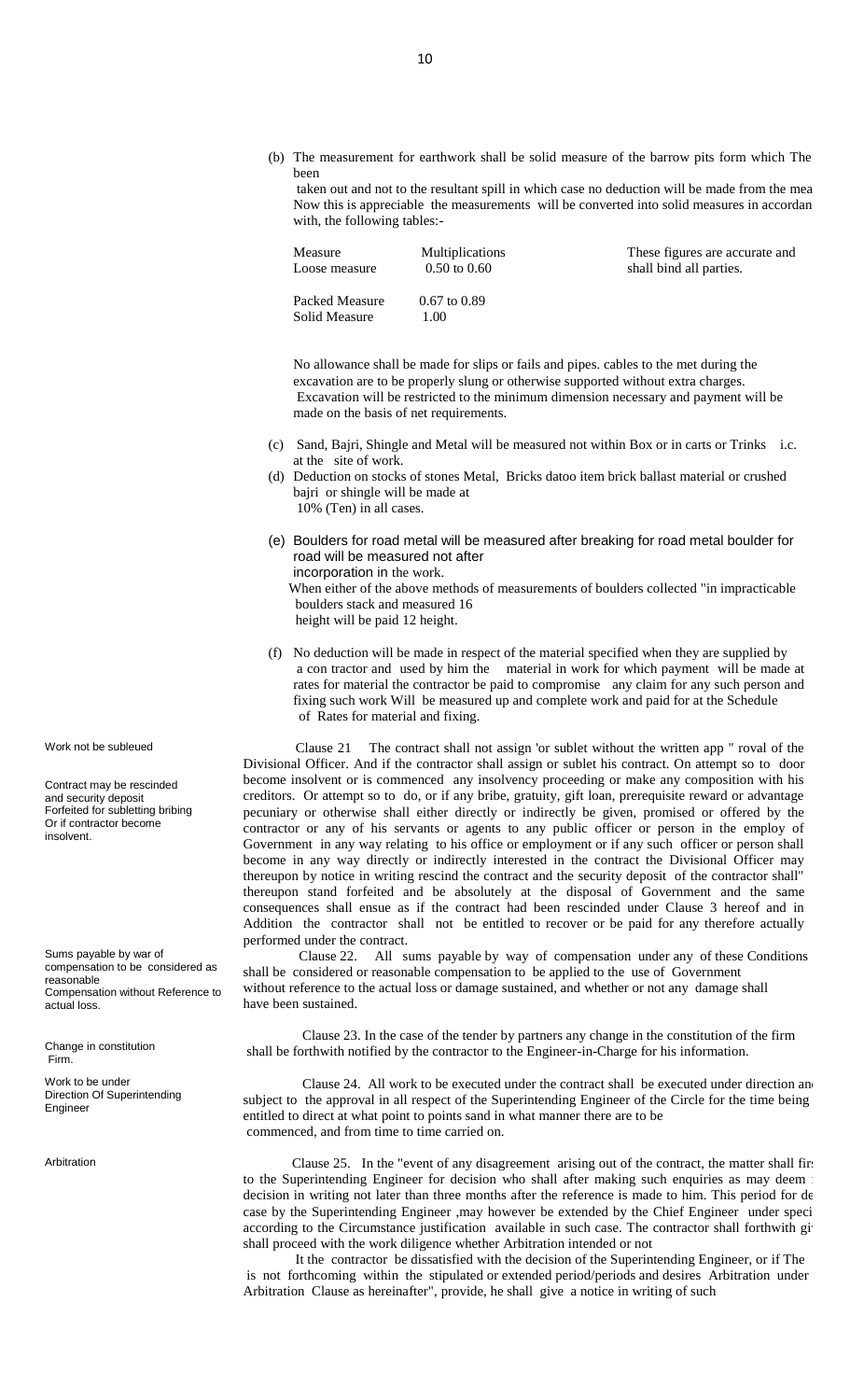mention within a period of 28 days of the receipt of Superintending Engineers decision, 'or in case give, his decision. The said notice shall contain the case of action, material facts of the case and relief sought failing which, the decision of the Superintending Engineer shall become final conclusive and binding, and the contractor shall be deemed to have forfeited and departed from the claim in excess of that allowed by the Superintending Engineer. No subsequent inflation/increase in the amount of claim once preferred in the said notice shall be allowed nor shall any other claim in respect of the same work be 'entertained from the contractor at any later stage. A reference for arbitration shall be made by the contractor in writing not later than three months after completion of the work. Failure to make such a reference within this period shall be deemed that contractor has ,waived all claims in, respect of any dispute.

- (a) Dispute which may be referred for Arbitration shall be limited to:-
- (i) Any question, difference or objection whatsoever which shall arise in any way connected with or arising out of the contract, or/land
- (ii) The meaning if the operation of any part of the contract, or/land
- (iii) The rights, duties or liabilities of either party or/land
- (iv) Whether the contract should be terminated or has been right Terminated and as regards the rights and obligations of the parties as the result of such termination.

 Provided these matters for which provision has been make in the contract for final and binding decision by the supertending Engineer or the Executive Engineer shall be excluded from arbitration.

- (b) The venue of Arbitration shall be in West Pakistan.
- (c) IN the event of accordance arising in accordance with the limitation provided in sub-clause (a) of this clause, the same shall be referred to the decision of a sole Arbitrator to be appointed by the Chief Engineer in-charge of the work from among the officers of the department not below the rank of Superintendent Engineer and other than the Superintending Engineer in-charge of the contract work. In case of claim referred for an amount upto Rs. 1 lac only, the decision of the sole Arbltrator in such cases shall be final and binding on the parties concerned. In case of the amount of the claim preferred in over Rs. 1 lac the distribute shall be referred to the award of two Arbitrator to be appointed from the Superintending Engineers of the department other than the Superintending Engineer in-charge of the work one to be nominated by the Chief Engineer of the region concerned and the other by the contractor in the case of the said two Arbitrators not agreeing the case shall be referred to the award of a Chief Engineer to be an officer of the department not below the rank of a Chief Engineer to be appointed by the Government in the Administrative Department. The decision of the two Arbitrator umpires as the case may be, shall be final and binding on the parties concerned. Where the matter involved claims for the payment or recovery or reduction of the money, only the amount if any awarded in arbitration shall be recoverable in respect 'of the matter so referred

#### Clause 26: Deleted.

Clause 27. In the case of any class of work, for which there is no such specification as is mentioned in Rule 1, such work shall, be carried out in accordance with the district specification. And in the event of there being no district specification, then on such case the work shall be carried out in all respect in accordance with the truction and requirements of Engineer· in-Charge.

Clause 28 The expression works or work where used conditions. Shall unless There is' Something either in the subject or context' repugnant to such construction and' taken to mean the, works by or by virtue of the contract contracted to be executed temporary or permanent. And whether original altered substituted additional.

Clause 29. The Government will accept no responsibility on account of damage, caused by floods, fires, thefts, riots, force majored or any act of god', to partly completed work, or to 'material belonging to the contractor or to material supplied by the Public Works Department once they have been handed over to the contractor.

Clause 30. The contractor shall be responsible for the payment of octroi royalties or any other similar charges that may be necessary in respect of the due performance of this contract and no refund whatsoever will be made by the C&W Department to the contractor on this account. Clause 31. (a) No labour below the age of 12 years shall be employed. Contractors liabilities ad regards

Store of European or American manufacture to be obtained from Government Action where on specifications

Action where on specification

Definition of works:-

Contractor liable for damage to material or works

Contractors to pay octroi charges , etc

labour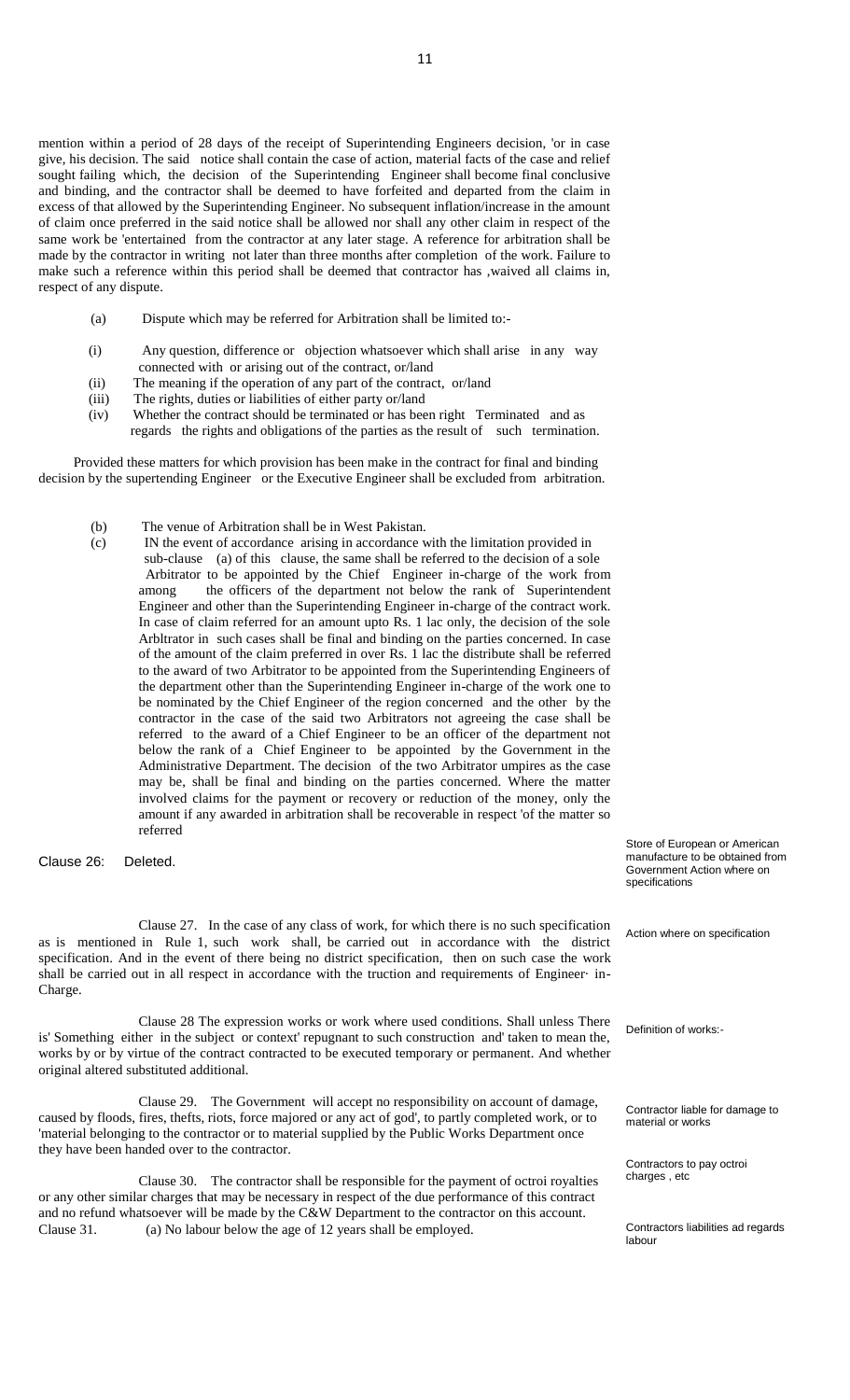(b) (i) The contractor will pay to workmen not less than 50% of the daily wages of his class as shown in schedule D on page 22, whether employed in piece work or otherwise of any day that he is employed on the work or for any day that he is idle through no fault of his own.

(ii) The contractor will maintain on the work during working hours Muster Roll which will be entered in ink the following particulars in respect of all workmen employed on the work:-

Name of each workmen.

Fathers name

Amount of his daily wages

Note: to be marked)

A F if the man is present and working .An T if the man is present but idle trough no fault of his and being paid for the day .An x if the man has been discharged or has left the work and he is not being paid for the day.

 (iii) When payment is made or the fact will be recorded in the Muster roll taking the workman signature thumb impression against the amount paid . Thumb impression should be attested by the person making payment .

 (iv) if a report is made to the Engineer in Charge that a workman is paid at a rate less than the amount due to him under sub clause (a) of this clause he shall after such hearing the contractor and two workmen and of or working such further enquiry may deem fir fix fair amount or wages due to the workman and his decision shall be final.

 (v) if the contractor fails to pay the workman at the rate determined by the Engineer in charge he should be deemed to have violated his contract and it shall be open to the Engineer in charge to deduct from the a amount due to the contractor and sum thus payable to the workman or concerned and pay the same to him or them

 (vi) Persistent failure on the part of contractor to pay fair wages to the labours employed by him shall be deemed to be sufficient ground for his contractor being rescinded.

 (c ) only Khyber Pakhtunkhwa labour where it is available shall be employed unless the Divisional officer certifies that in the case of certain reads local labourer is not sufficiently skilled for the work.

 Clause 32. The material and tools and plant specified in Schedule A and C on pages 20 and 21 will be. handed over the contractor on a date and at a time to be fixed by the Engineer -in-Charge. The contractor shall be required to give a.safe custody receipt for the materials and tools and plant and thereafter, he shall be solely responsible for any loss' or damage thereto. He shall be required to carry the materials and tools to the site of work at his own expense.

 Clause 33. The contract shall have no claim in respect of any acknowledgement, Or receipt for stores or material, signed by any C&W Department representative below the rank of Sub-Divisional Officer.

The contractor shall return all special tools and plant lent to him when required to do so by the Engineer-in-Charge. The contractor shall be liable for the payment at marked value of all such tools and plant until they have-been returned to the Engineer -in-Charge whose receipt a no will bind the Government.

 Clause 34. (a) Animals employed by the contractor on work still be subject to inspection at any time by a Veterinary Officer and the contractor shall be require-

- (i) To remove them forthwith form the vicinity Civil lines an cantonment and from the locality in which other animals are kept any animal considered by a veterinary office r to be suffering from or under reasonable suspicion as contagious discuses.
- (ii) To apply any donkey mule or horse employed on such work the mullein tests if considered necessary by military or civil authorizes or if required to do so by the engineer in charge.

b) The contractor shall be responsible for taking adequate steps up prevent at all times

 (i) The entry of any animal employed by the contractor into Military or Constabulary or civilian hours lines or stables.

(ii). The watering or feeding or suc h animals at Military or Constabulary or Civilian Horse through or manager.

(c) if in the opinion of the Sub Divisional officer or any higher Public works department officer any animal employed is unfit to work whether owing to lameness sores debility starvation or any other cause the contractor shall immediately case working such animal . contactor shall at his own expense send such animal for examination to an official of the Civil veterinary or destruction of the animal.

Contractors responsibilities for public works department material and tools and plant handed over to him

Liability of contractor for stores and special tools and plants.

Responsibility of contractor regarding animals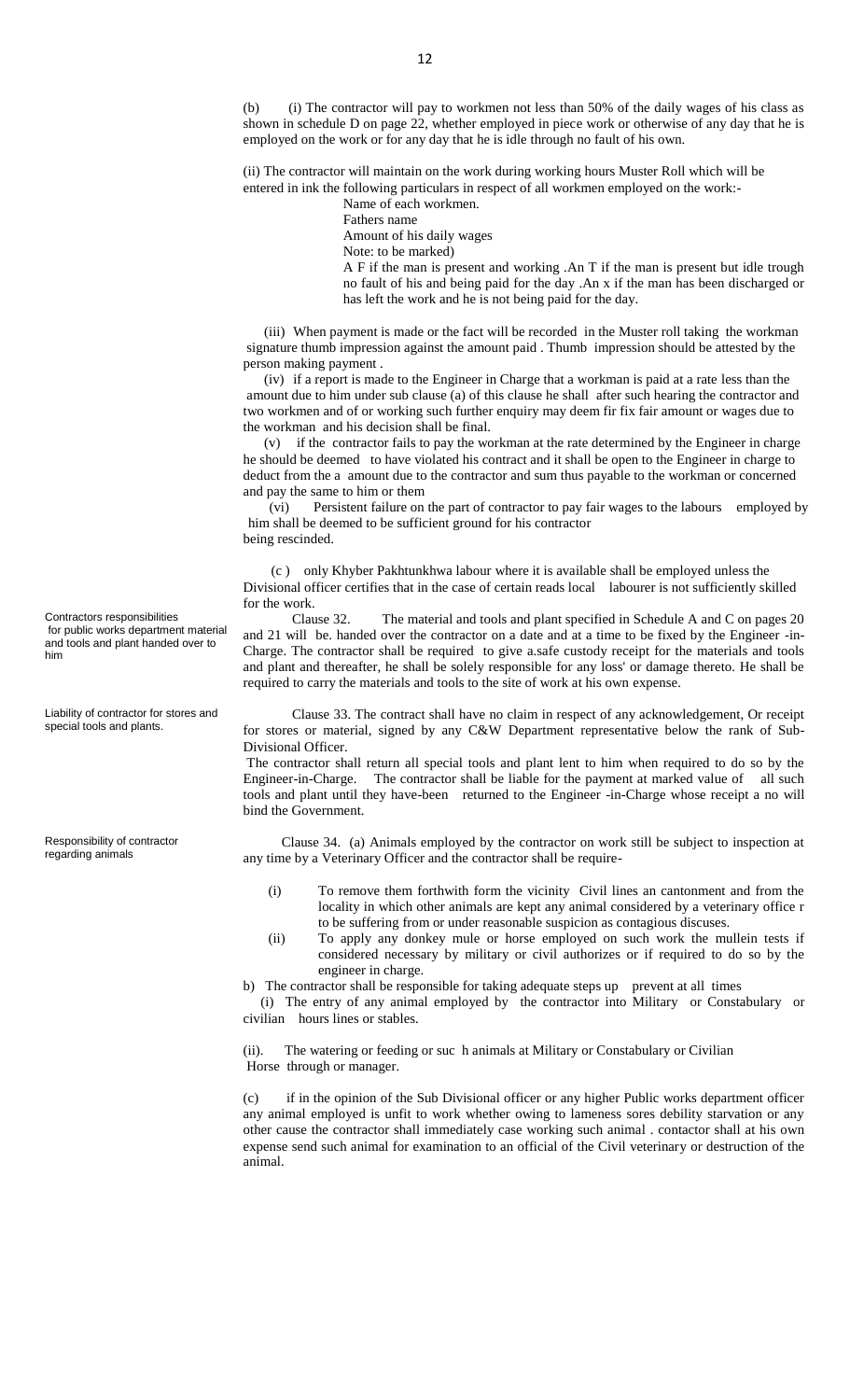Clause 35. The contractor shall be responsible for making his own arrangement for supply of water for work carried out under this contractor where a C&W Department water supply exists, .however, and water can be spared, the contractor may. If he so desires, he allowed to take water from the nearest stand-post for which he will be charged.025percent on the value of actual bills paid off at the rate of Rs ……………….. Per thousand gallons as the Engineer-in-Charge may decide. The assessment of the quantity of water used shall be made by the Engineer -in-Charge should the contractor desire to carry water to a point neat the work than the nearest stand post, he shall be allowed to do so on application to the Engineering. Charge, provided all arrangements 'and expenses in connection with the expansion shall be borne by the contractor. The Public Works Department accept no liability in the event of the failure of any C&W department water supply from which the contractor has been allowed to take water, and the contractor shall not be entitled to any compensation for any such failure. In this contingency and wherever no Public Works Department water supply is available for making his own arrangement for the supply of water at his cost and no charges or payments whatsoever in connection with the supply will met by the C&W Department.

labour

do not.return

amenities:

 Clause 36. The Contractor will provided at has own expense the following amenities for all employed on the work: I. An abundant and potable supply of water II. latrines@2% of the labour force. III. Sweeper @1/2 % of the labour force IV. An in contractor. The contra-Contractor provide at his own expense the following amenities for labour who to their houses at night:- I. An abundant and payable supply of water. II. Latrine @ 6% of the strength of such labour. III. An incentrator. IV. Sweeper@ 1% V. Hutting @ 20 sft of floor space and 400 cft. Of air space or ientage @30 sft . of floor per labourer VI. Covered cooking shed at 3 Sft. Per labourer. VII. Washing cubical at 1 cubical @ labourers with soakage pits to dispose of the sullage water VIII. A good shop selling food grains, sugar, salt and other necessities at the rate prevalent at Kohat. The rates being written up clearly in English and Urdu outside the shop. This will be open to inspection by the Engineer-in-Charge who will examine the quality of food .on sale and order the removal of food which in his . Sole discretion he considers fit. provided by the contractor Clause 37. The C&W department will provide at Government expenses:·the following No compensation payable for Idle labour

- (i) All necessary medical facilities, medicines and appliances.'
- (ii) Anti-malarial measures wherein the opinion of the medical authorities, such measures are necessary.
- (iii) Such other amenities as may seem necessary to the Engineer-in-Charge.

 Clause 38. The contractor shall have no claim to any payment or compensation for labour rendered idle unusable elsewhere on account of any stoppage of work or on any other account whatsoever

 Clause 39. When fractions of a rupee appear in the total of the contractors bill (in case of works or supplies chargeable to more than one estimate, in the totals chargeable to each estimate) fractions of lessthan half a rupee shall be disregarded and a half a rupee or over taken as rupee). Rounding of Fraction of rupees

 Clause 40, No material required in connection with any work executed under this contract shall be carried to the site work by solid iron shod carts or by solid lorries. Carriage of materials.

 Clause 41. All non-scheduled or special rates fixed under the terms and conditions of Clause 12; which are not a combination of other existing schedule rates shall be paid for at net rates and shall not be subject to the percentage deduction or addition specified in the tender on. page 5 of this agreement.

Clause 42. No burrow pits shall be dug within the site of work.

 Clause 43. Notwithstanding any other clause in the condition of contract the Engineer-in-Charge may decide to have painting w o r k -or cement work or any other work of repair or any of any work or repair, done by Department Agency, whenever and wherever considered desirable and necessary and the contractor shall have no claim to compensation in respect of any such decision.

Contractor responsible for arranging of water supply

Amenities for Labour to be

No-schedule, of special of rates

Burrow-pits

Public Works Department may decide to have part of the work dons Departmentally.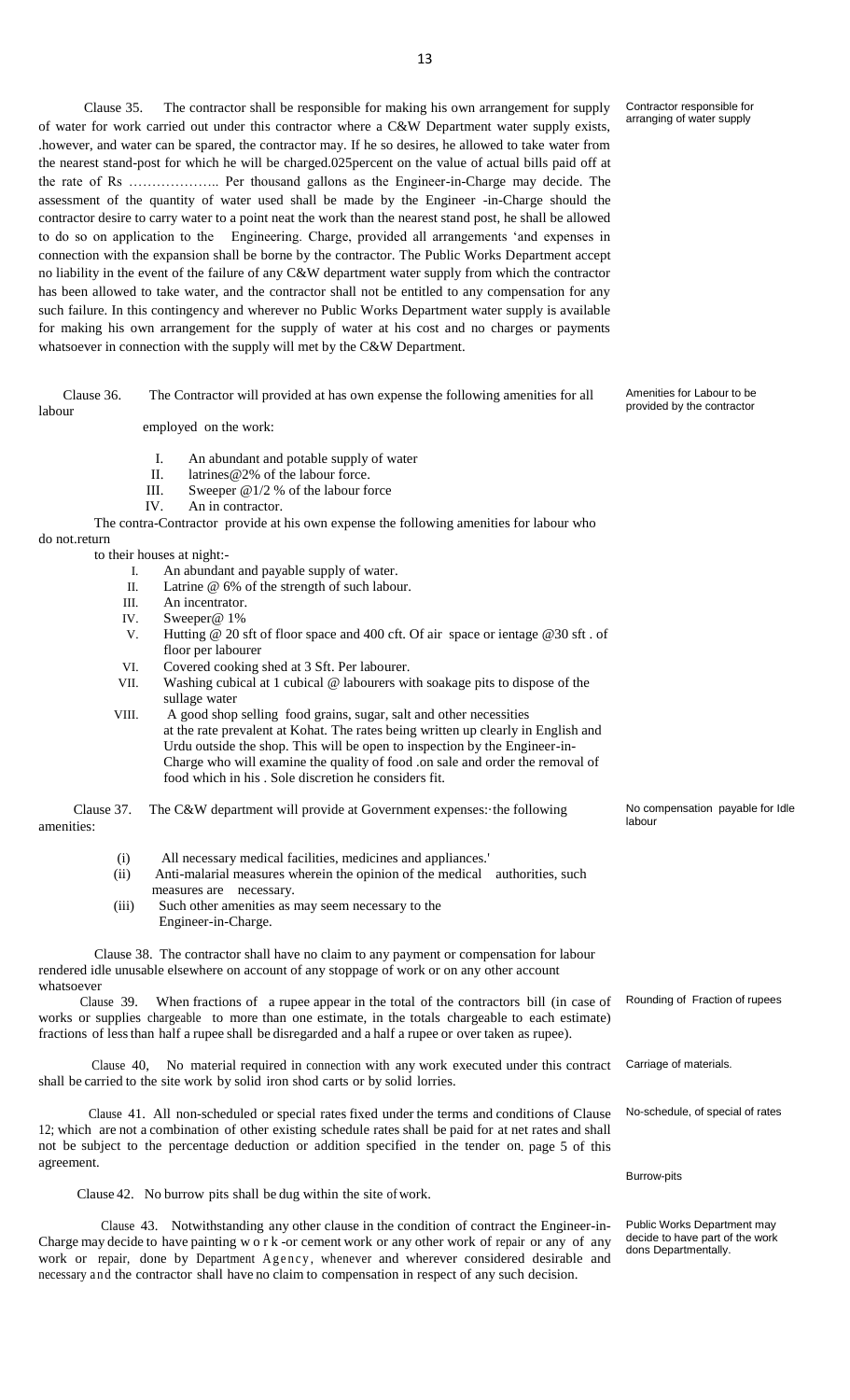Contractor for a number of spare works e.g annual reports Contracts.

Classification of bricks Clause 44 (a)All burin bricks and tiles supplied by the contractor shall be stacked by him at the site of work in two row of Leader with sufficient room between for inspection purpose.. (b) The bricks will be classified by the Engineer in Charge of the works and will be paid for

The decision of the Divisional Officer regarding the classification shall be final

(g) Bricks and tiles which are rejected by the Engineer in Charge shall be removed forthwith from the site of the work contractor.

 Clause 45. Where the contract is not for one single work but for a number of separate work e.G renewals repairs original works a separate sub estimate will be framed for each of these separate works.

- (a) In such contract the works estimated cost of the whole work as shown by tenders or the words estimated cost of the work in clause2 of the contract shall be taken to mean the estimated cost of the work specified in the sub- estimate.
- (b) The security deposit for each sub estimate of sub contract will be.
- (i) The same proportion of the full security specified in the tender that the amount of the sub estimate of sub contract bears to the estimated cost of the main contract as specified in Clause (b ) of the memorandum of tender or

(ii ) The same percentage of estimated cost of sub estimate or sub contract as is specified in Clause 1 of the contract .

- (iii) For each of the here separate works the Engineer in Charge will specify the time allowed for the work from the date of the written order to commence and such time shall be the tests on which compensation may be assessed under Clause2 of the contract.
- (iv) Each of these separ ate works shall be regarded as a sub contract and the clause of the contract will apply to each sub contract
- (v) If the Engineer in charge under the terms of Clause 14 contract requires the contractor to rectify or remove and re- construct bad work to remove inferior materials on more than three occasions during the course of the main contract of if the contractor fails to complete sub-contracts within the stipulated period of the main contract the divisional officer on behalf of the Governor KPK shall have power to resend the main contract (of which recession notice in wiring to the contractor under the signature of the Divisional officer shall be conclusive evidence) and in which case the security deposit for the main contract shall stand forfeited and be absolutely at the disposal of the Government and the same consequences shall ensure as if the main contract had been rescinded under Clause 3.

 Clause 45.A Where the contract is for-annual repairs the works to be carried out will be described in the general terms in item (a) of the memorandum on page 2.

Single works estimated to cost more than Rs. 5000are excluded from such annual repair contracts. The estimated cost of single works in such annual repairs contract is defined as follows:-

- (a) The only criterion is the anticipated amount of the annual contractors-final bill for any individual' items of work whether under special or ordinary repairs original works.
- (b) The anticipated amount of the contractors final bill will be determined by estimating at schedule rates, the anticipated payments to the contractor whether at full schedule rates or at' fixing rates only as anticipated less the value of any store charged direct to the result is Rs. 5,000 or under the must be executed under this contract.
- (c) Should the actual cost exceed Rs. 5.000due to such subsequent modification during The progress of the work then profit to the anticipated cost as is defined in sub -para (b) was' estimated to Rs. 5,000or under the work must be regarded as part of this contract and finished as such.

Clause 46.(a) No payment will be made to the contractor on account of lead carriage of material required for the work or on account of the removal of debris of building operation from the work.

Actual repairs contractor definition of estimated cost of single works

according to this classification.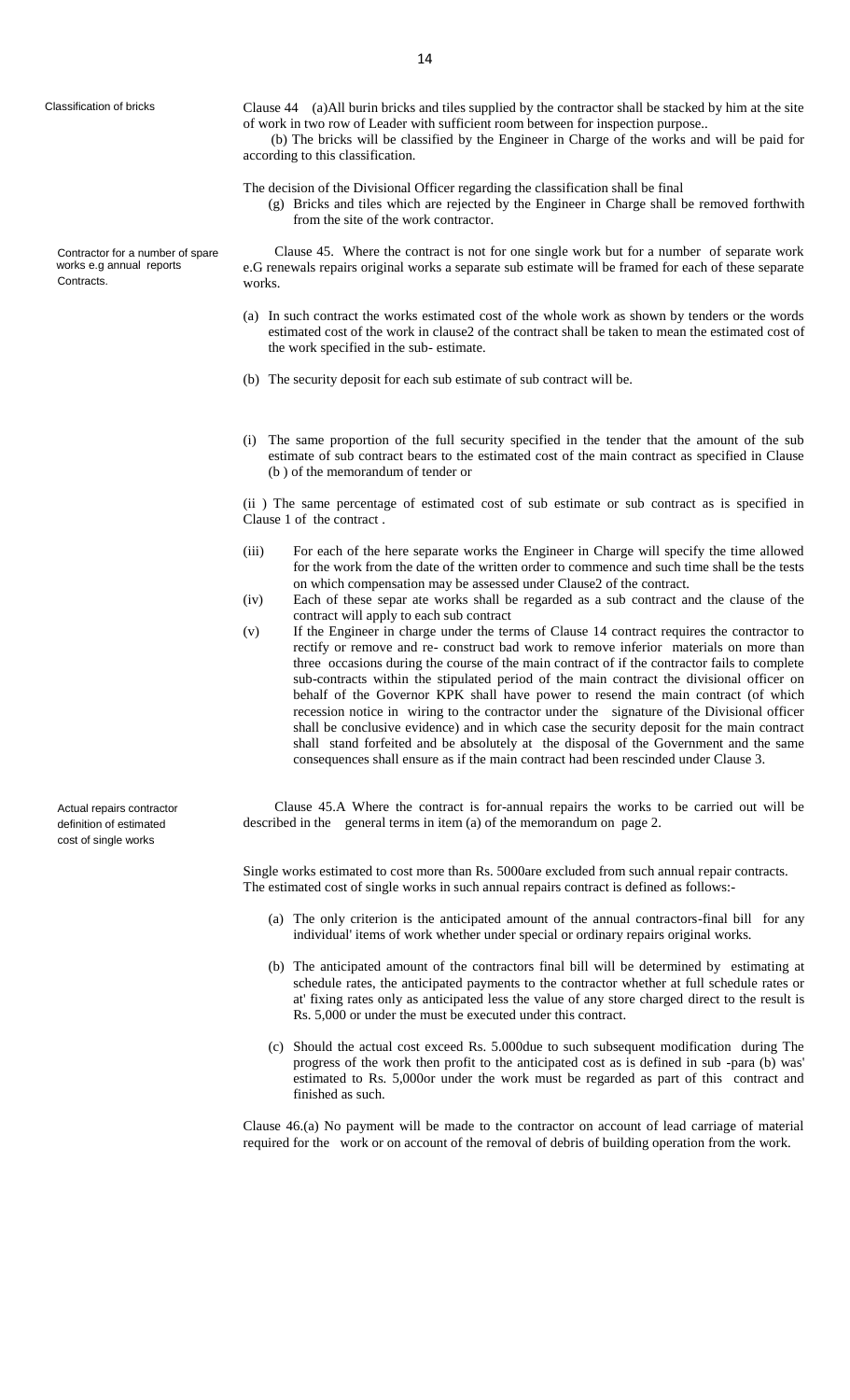- (b) Where lead is payable for the removal of sp oil from a work the contractor shall, prior to removing the spoil, obtain from the Engineer-i--Charge of the work approval in writing t:-
	- (i) he length of lead. .
	- (ii) The method of transport.

 (c) No claim for the payment of lead in excess of lead allowed by the C&W department in the contractors bill will he entertained unless it is supported by the approval in writing of the Engineer-in-Charge of the work required by sub clause (b).

 Clause 47. The percentage deduction or addition specified in the tender on page 2 of this agreement shall be applied to the gross amount of the bills for work done less the total amount of items of work for which payment is to be made at special net rates under Clause 41 of this agreement.

 Clause 48 . On the breach of any term or condition of the contract' by the contractor, the said Governor, Khyber Pakhtunkhwa, shall be entitled to forfeit the security deposit or part thereof or the balance thereof that may at that time by remaining and to realize and retain the same as damage and compensation for the said breach but without t prejudice to the right of the said Governor Khyber Pakhtunkhwa to recover any further sums as damages from any sum due or which may become due to contractor by Government or otherwise howsoever.

 Clause 49. The Contractor (s) will be responsible for payment of compensation to the labour under Workmen Compensation Act contracted up-to-date.

 Clause 50, Income Tax deduction of the rate of Rs. 3.00 percent (three percent will be made From the' bills where value of the Contract, Goods or Service exceed Rs. 50,000/: This will not apply to the payment on account of refund of security.

**Signature of Contractor Signature of Divisional Officer.** 

Contractor percentage to be applied to the gross amount of the bills.

Action for breach of condition of contract.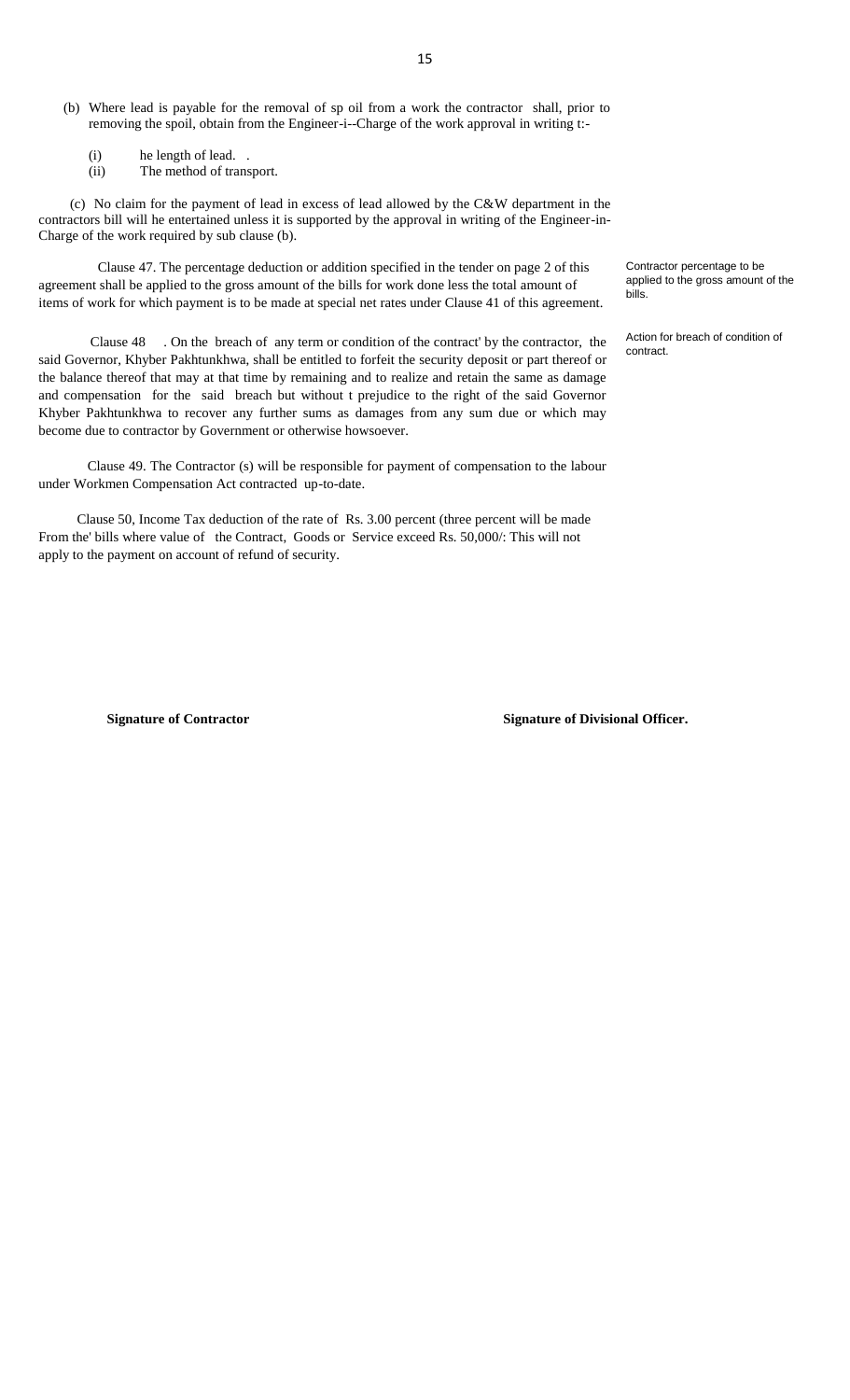# **Signature A and B showing (approximately ) materials to be supplied by the C&W Department under Clause 10 and 26 of work contract to be executed**.

## **SCHEDULE -A**

The following material will be issued to the Contractor by the C&W Department and will be charged direct work.

The material will remain absolute property of the Government.

For the items in which these material are used the contractor will be paid the rate of fixing only.

| <b>Particulars</b> | <b>Place of delivery</b> |
|--------------------|--------------------------|
| 1.                 |                          |
| 2.                 |                          |
| 3.                 |                          |
| 4.                 |                          |

## **SCHEDULE -B**

The following materials will be issued charged to the contractor by the C&W department at the rates given below. For the items in which these material are used the contractor will be pare at rates for material and fixing.

| <b>Particulars</b> | Rates at which the materials will be<br>charged to the contractor |      | <b>Place of deliver</b> |
|--------------------|-------------------------------------------------------------------|------|-------------------------|
| $\mathbf{1}$ .     | Unit                                                              | Rate |                         |
| 2.                 |                                                                   |      |                         |
| 3.                 |                                                                   |      |                         |
| 4.                 |                                                                   |      |                         |
| 5                  |                                                                   |      |                         |
| 6.                 |                                                                   |      |                         |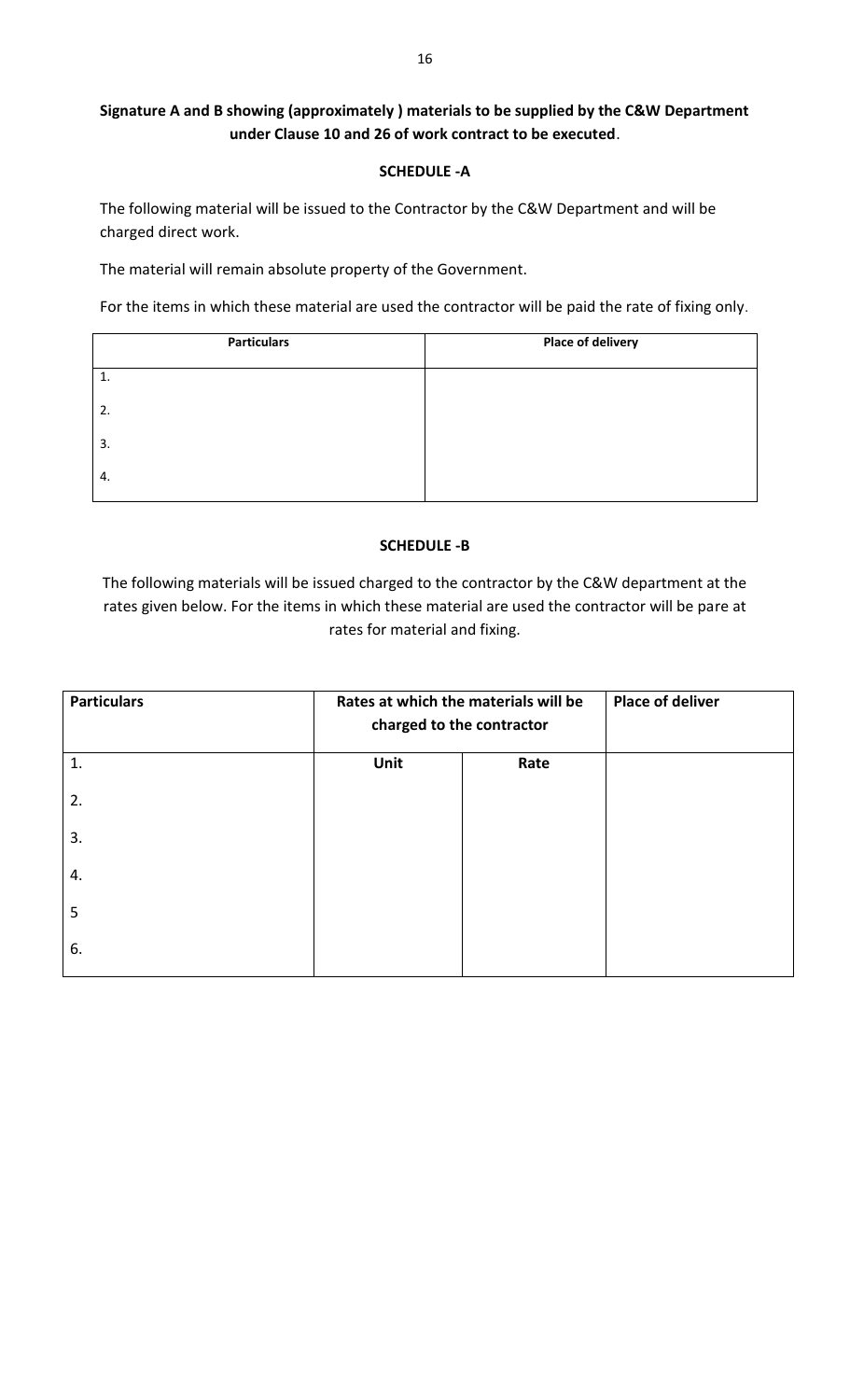# *Schedule c showing tools and plant to be supplied on loan by the C&W Department Clause 10 of the contract for work contracted to be executed and the rates of which hire charges are to be levied.*

All tolls and plant supplied by the C&W department will remain the absolute property of the Government.

| <b>Quantities and kinds of</b><br>tools and plant lent | Market value of the<br>tools and plan<br>Rs. | Percentage if market<br>value at which hire<br>charges are to be levied<br>Rs. | <b>Place of delivery</b> |
|--------------------------------------------------------|----------------------------------------------|--------------------------------------------------------------------------------|--------------------------|
|                                                        |                                              |                                                                                |                          |
|                                                        |                                              |                                                                                |                          |
|                                                        |                                              |                                                                                |                          |
|                                                        |                                              |                                                                                |                          |

## **SCHEDULE" (C)"**

Note: - The person or firm submitting the tender should see that the rates in the above schedule are Filled up by the Engineer-in-Charge on the issue of the form prior to the submission of the tender.

**GS&PD. Khyber Pakhtunkhwa------1318/24----FS-----2000F.-------21.3.2014------(PWD 7A)**